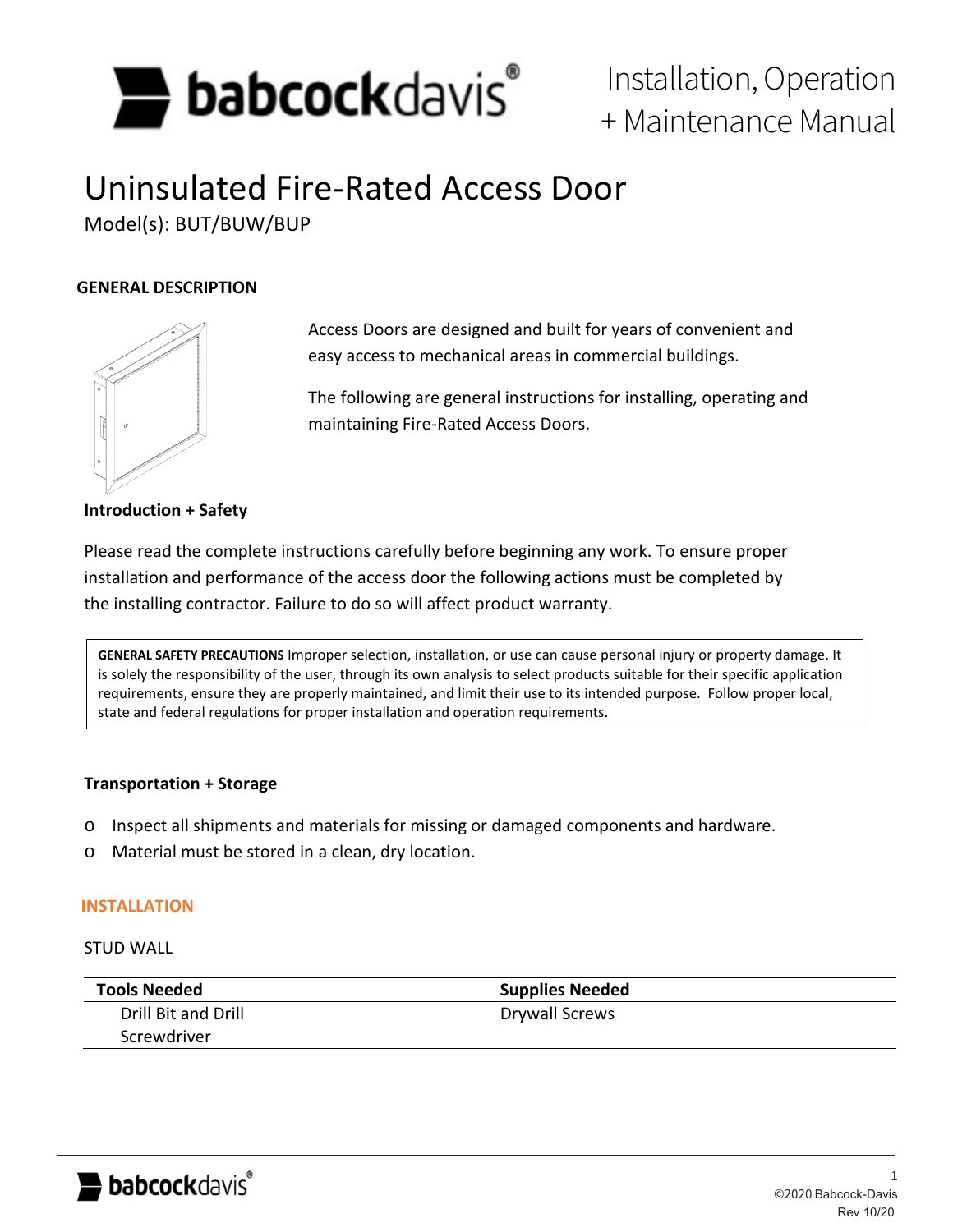# **Preparation**

- 1. A framed opening is required.
- 2. The studs need to be wrapped with 5/8" Type X (fire-retardant) gypsum board.
- 3. Opening dimensions should be 1/4" larger than catalog size of door, after wrapping studs. Example: 12" x 12" door, opening should be 12-1/4" x 12-1/4".
- 4. A notched-out area is required for the lock bolt cover.

# **Installation**

- 1. Place door in opening and mark location of attachment on studding using holes in latch and hinge side of door frame as guides.
- 2. Remove door and drill pilot holes through studs at points marked for attachment hole.
- 3. Place door into position and fasten to wall as follows:

| Wood Substrate  | Drywall screws; minimum of 2 per side |
|-----------------|---------------------------------------|
| Steel Substrate | Drywall screws; minimum of 2 per side |

- 4. For panels with a drywall bead flange (UW), screws should be fastened at 18" on center maximum through the flange face in addition to the holes located on the inside of the frame.
- 5. Check door for freedom of movement. If it binds, shim to remove any racking of frame at attachment points.
- 6. Install springs per reference table. Self-closure of door is required for UL fire rating. Neglection to install springs will void the fire-rating.

# MASONRY WALL

| <b>Tools Needed</b> | <b>Supplies Needed</b>            |  |
|---------------------|-----------------------------------|--|
| Drill bit and drill | 1" Flat-head steel machine screws |  |

# **Preparation**

- 1. Opening dimensions should be 1/4" larger than catalog size of door. Example: 12" x 12" door, opening should be 12-1/4" x 12-1/4".
- 2. A notched-out area is required for the lock bolt cover.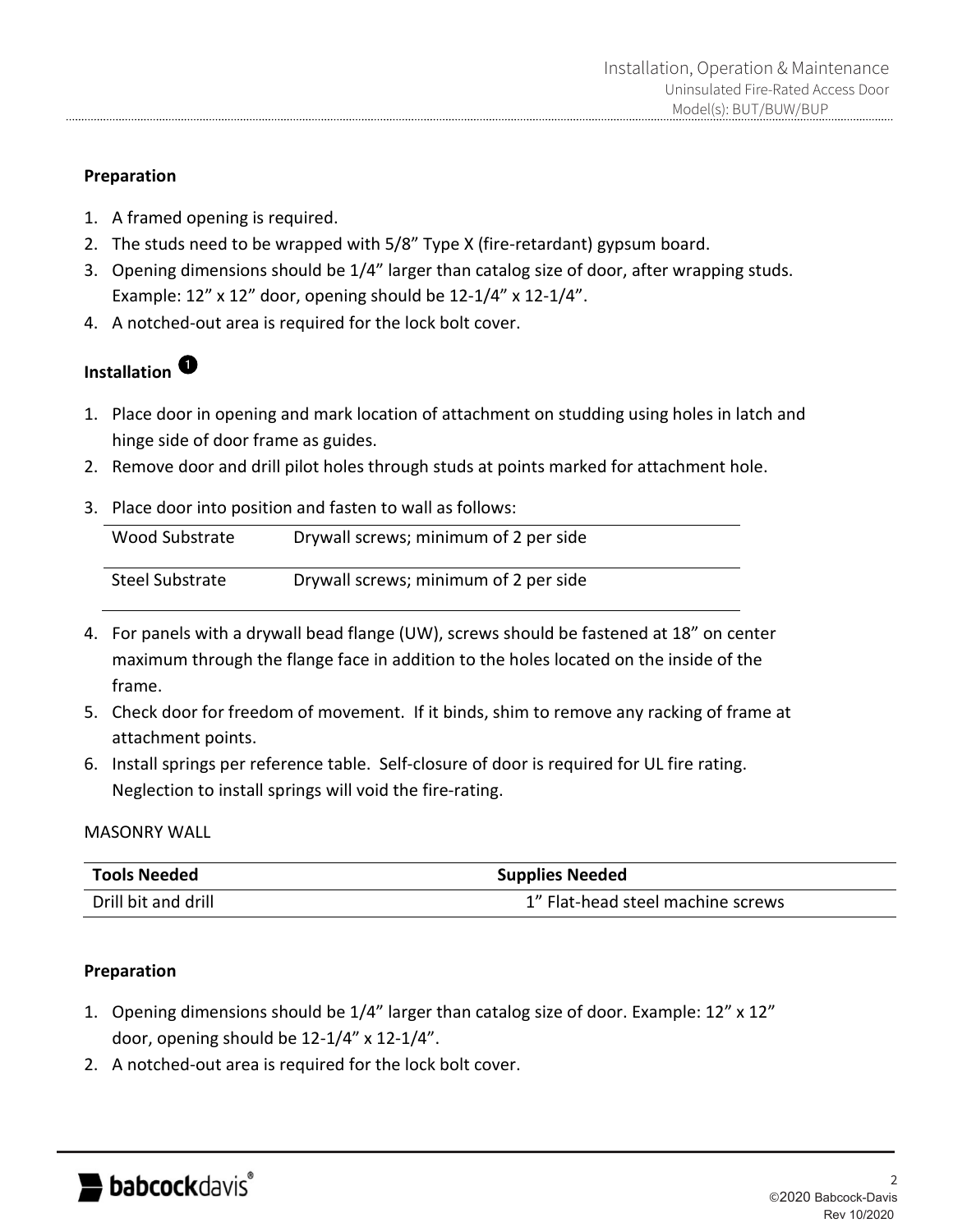# **Installation**

- 1. For new construction, unfold masonry anchors prior to fill.
- 2. Place door in opening and mark location of attachments using holes in latch and hinge sides of door frame as guides.
- 3. Remove door and install expansion shields in wall at points marked.
- 4. Place door into position and fasten with 1" flat-head steel machine screws.
- 5. Check door for freedom of movement. If it binds, shim to remove any racking of frame at attachment points.
- 6. Install springs per reference table 1. Self-closure of door is required for UL fire-rating. Neglecting to install springs will void the fire-rating.

| <b>Door Size</b> | <b>Spring Location</b> |                |                |
|------------------|------------------------|----------------|----------------|
|                  | A                      | в              | C              |
| 8 X 8            | 1                      |                |                |
| 10 X 10          | 1                      |                |                |
| 12 X 12          | 1                      |                |                |
| 12 X 24          |                        | 1              | 1              |
| 14 X 14          | 1                      |                |                |
| 16 X 16          |                        | 1              | 1              |
| 18 X 18          |                        | 1              | 1              |
| 18 X 24          |                        | 2              | 1              |
| 20 X 30          |                        | 2              | $\overline{2}$ |
| 22 X 22          |                        | $\overline{2}$ | 1              |
| 24 X 24          |                        | 2              | 2              |

Table 1. Quantity and Location of Springs by Door Size